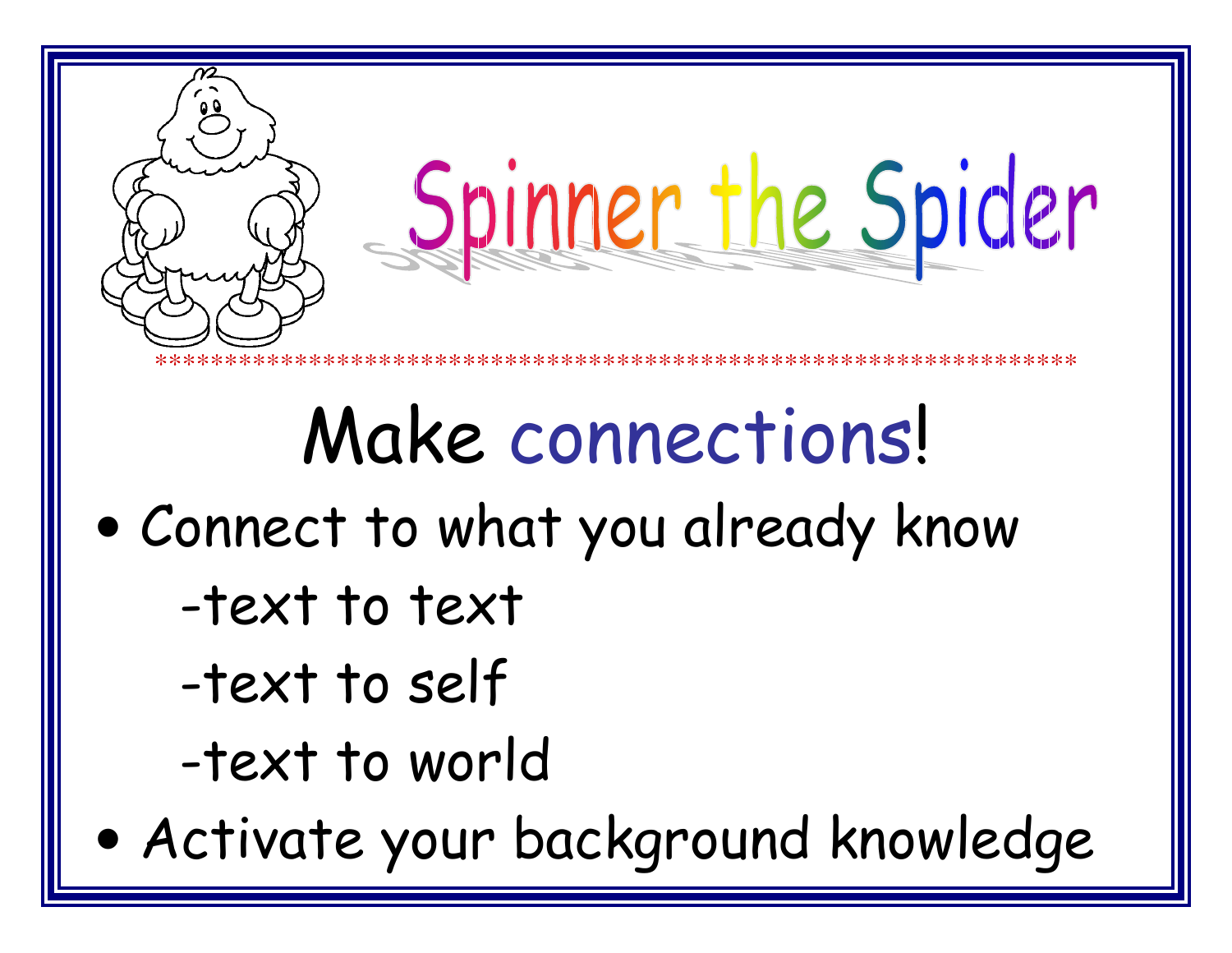

### Ask Questions as you read!

- Ask questions about the story before, during, and after reading
- . Who, What, Where, Why,...
- Ask questions...look for answers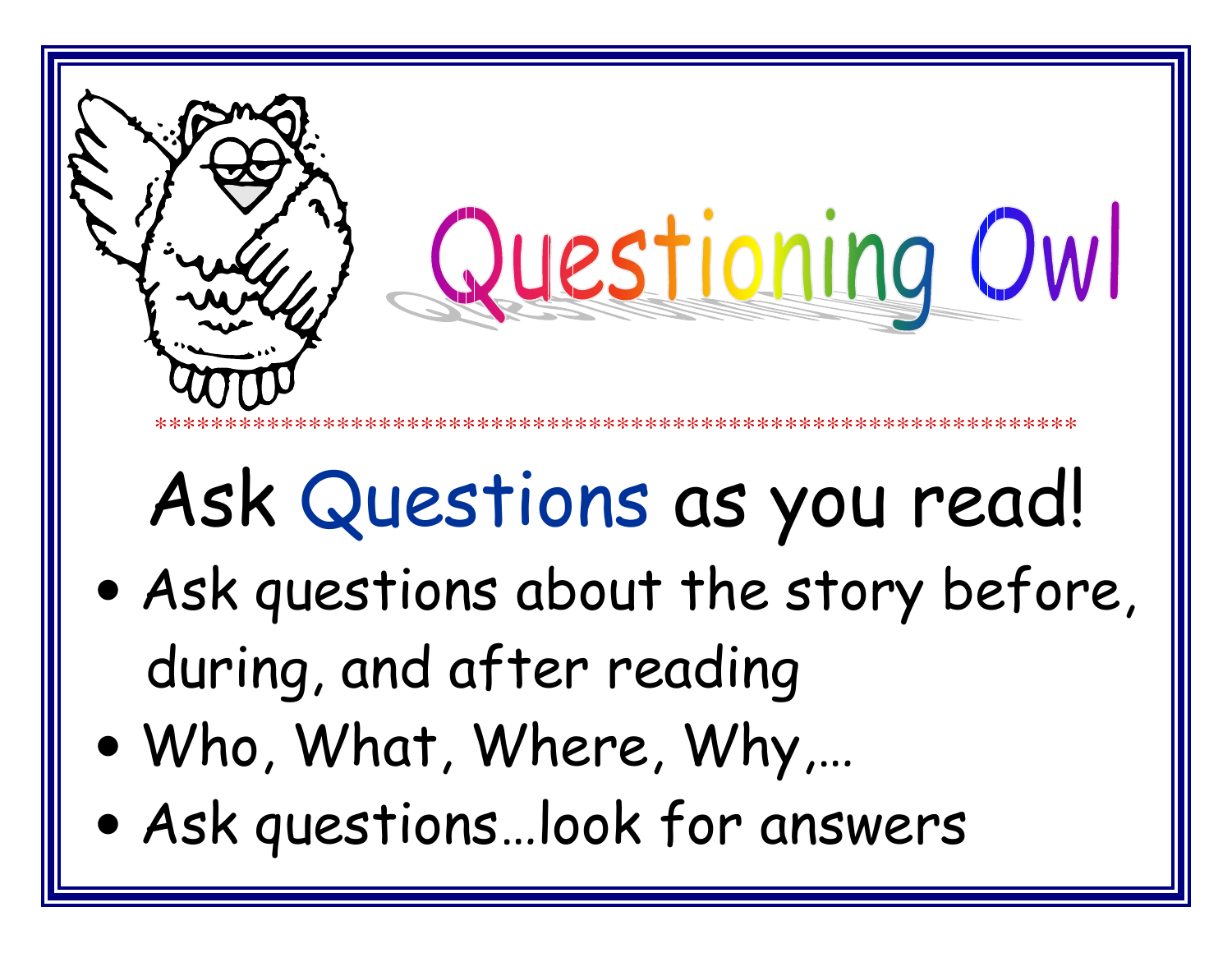

- · Put pictures in your head as you read
- . See and think about the story like a movie going on in your head (What do the characters look like? The actions?)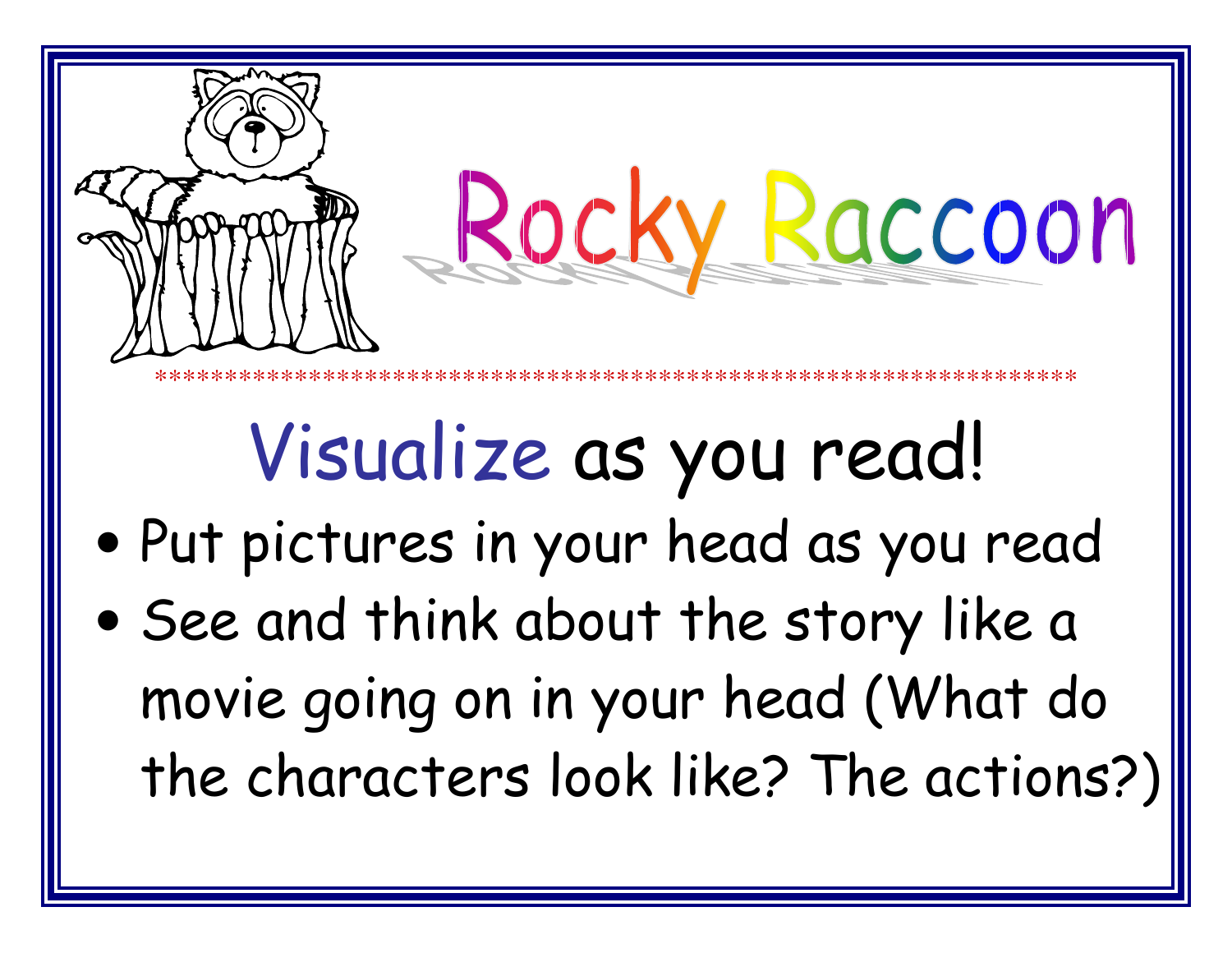

\*\*\*\*\*\*\*\*\*\*\*\*\*\*

### Determine important ideas!

- · Dig for important details
- . Dig for important information that tells you about the author's message
- Dig and determine the facts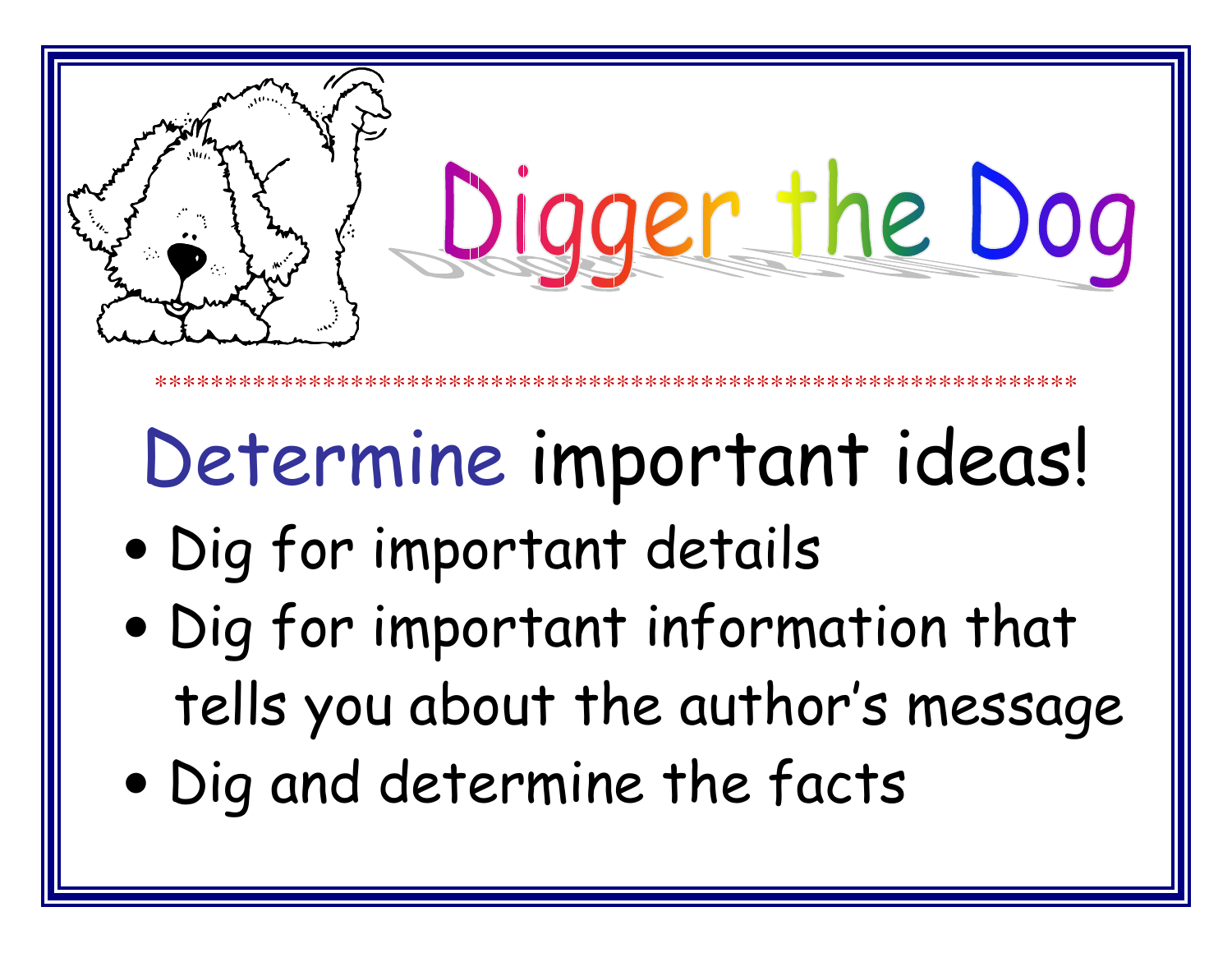# Iggy the Inferring Iguana

## Infer as you read!

- Make predictions while you read
- · Draw conclusions as you put information together
- Reflect while you read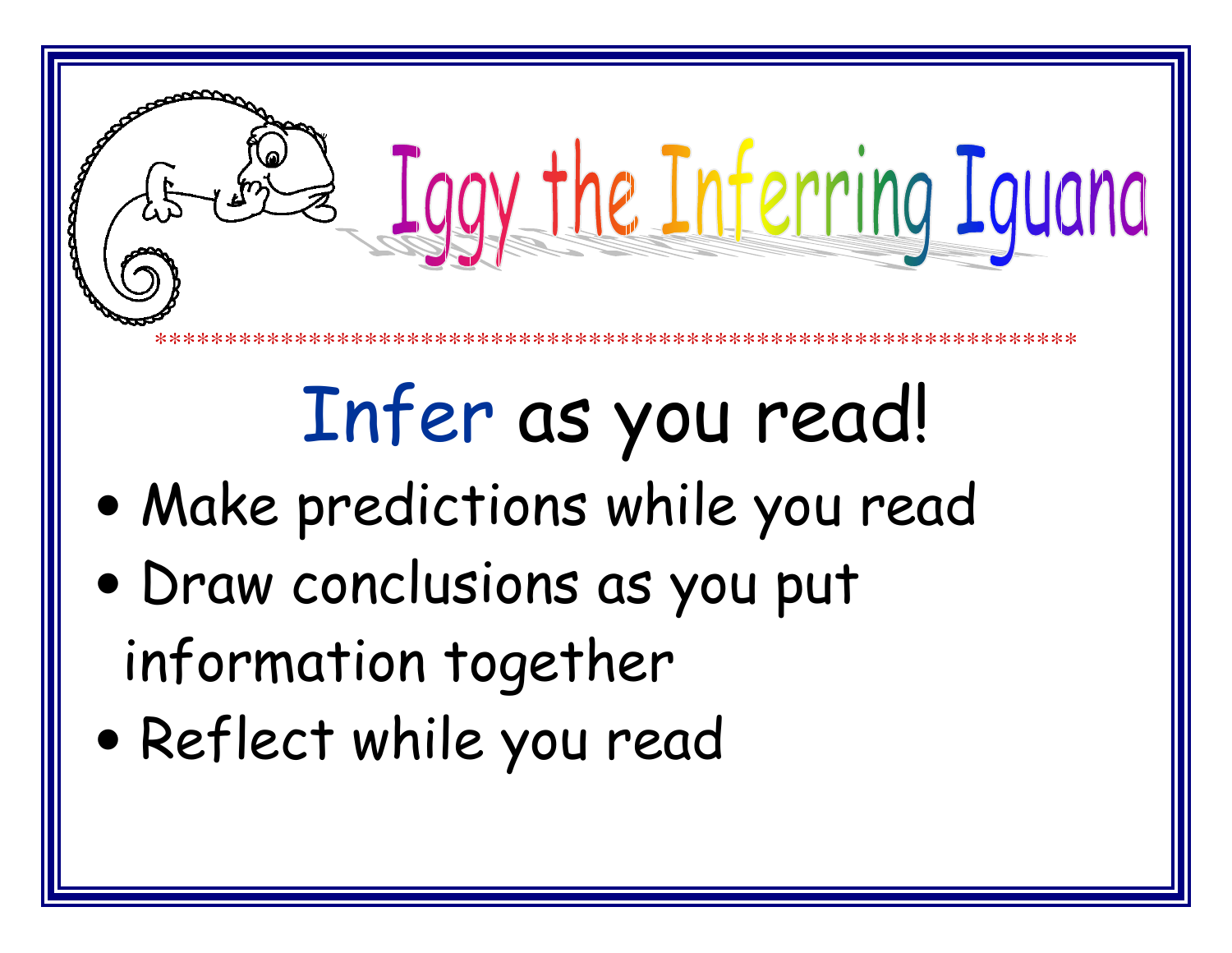

- . Put the information together and "think" about what you read
- Retell the story or what you learned in your own words